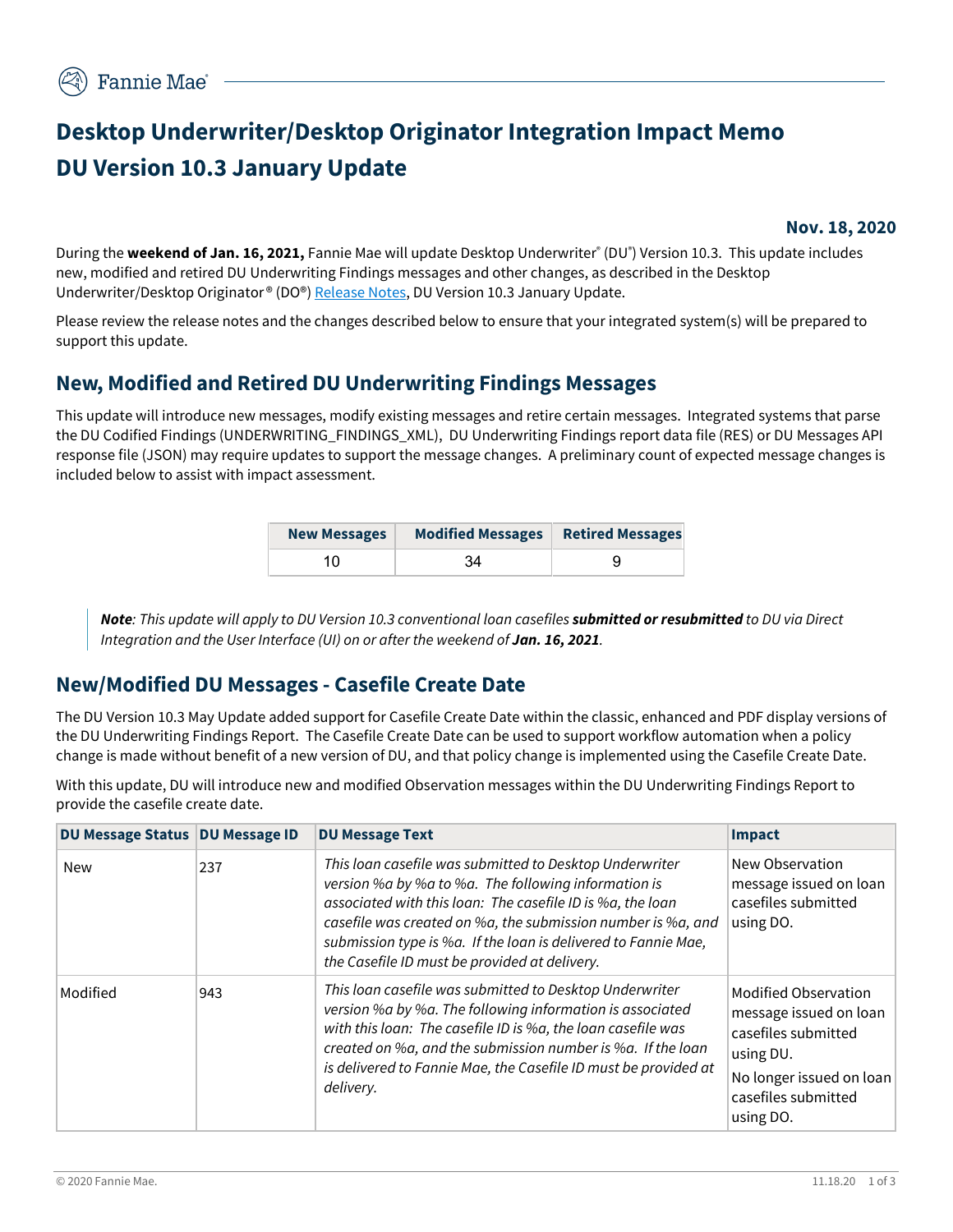# **New DU Messages - Submission File Type**

DU will also provide messages specifying the loan application submission file type. Integrated systems can extract these new values to assist with workflow automation in support of the Redesigned URLA/Form 1003 and DU Spec MISMO v3.4.

| DU Message Status   DU Message ID |      | <b>DU Message Text</b>                                                                                                                                                                                                       | <b>Impact</b>                                                                                                                                                                                   |
|-----------------------------------|------|------------------------------------------------------------------------------------------------------------------------------------------------------------------------------------------------------------------------------|-------------------------------------------------------------------------------------------------------------------------------------------------------------------------------------------------|
| <b>New</b>                        | 3501 | This loan casefile was submitted using the MISMO V3.4 loan<br>application.                                                                                                                                                   | New Observation<br>message issued when<br>the loan casefile was<br>submitted using a DU<br>Spec MISMO V3.4 loan<br>application.                                                                 |
| <b>New</b>                        | 3517 | This loan casefile was submitted using the 1003 v3.2 or MISMO<br>v2.3.1 loan application. As a reminder, as of March 1, 2021, all<br>new loan applications must be submitted using the redesigned<br>Form 1003 (MISMO v3.4). | New Observation<br>message issued when<br>the loan casefile was<br>submitted using a 1003<br>v3.2 or MISMO AUS<br>v2.3.1 loan application.                                                      |
| <b>New</b>                        | 3519 | This loan casefile was submitted using the 1003 v3.2 or MISMO<br>v2.3.1 loan application. All new loan applications taken on or<br>after March 1, 2021 must be submitted using the redesigned<br>Form 1003 (MISMO v3.4).     | New Ratings message<br>issued on loan casefiles<br>created on or after Mar.<br>1, 2021 when the loan<br>casefile was submitted<br>using a 1003 v3.2 or<br>MISMO AUS v2.3.1 loan<br>application. |

### **Retirement of LIBOR ARMs**

In support of Fannie Mae's Single-Family LIBOR-SOFR ARM Transition, all LIBOR ARM plans will be retired including ARM Product Plan 3252 (5/1 LIBOR 5, 2 & 5 Caps). ARM Product Plan Number 3252 will no longer be supported within integrated systems for submission to DU. Loan applications submitted to DU that include ARM Plan 3252 will receive an ineligible recommendation.

#### **1003 v3.2 Data Mapping**

| <b>Field ID</b> | <b>Name</b>         | <b>Value</b> | <b>DU Update</b> |
|-----------------|---------------------|--------------|------------------|
| $ PID-040 $     | Product Plan Number | 3252         | RETIRED          |

### **MISMO AUS v2.3.1 Data Mapping:**

| <b>DU Element</b>                  | <b>Attribute Name</b>           | <b>Attribute Value</b> | DU Update |
|------------------------------------|---------------------------------|------------------------|-----------|
| LOAN_PRODUCT_DATA<br>LOAN FEATURES | <b>FNMProductPlanIdentifier</b> | 3252                   | RETIRED   |